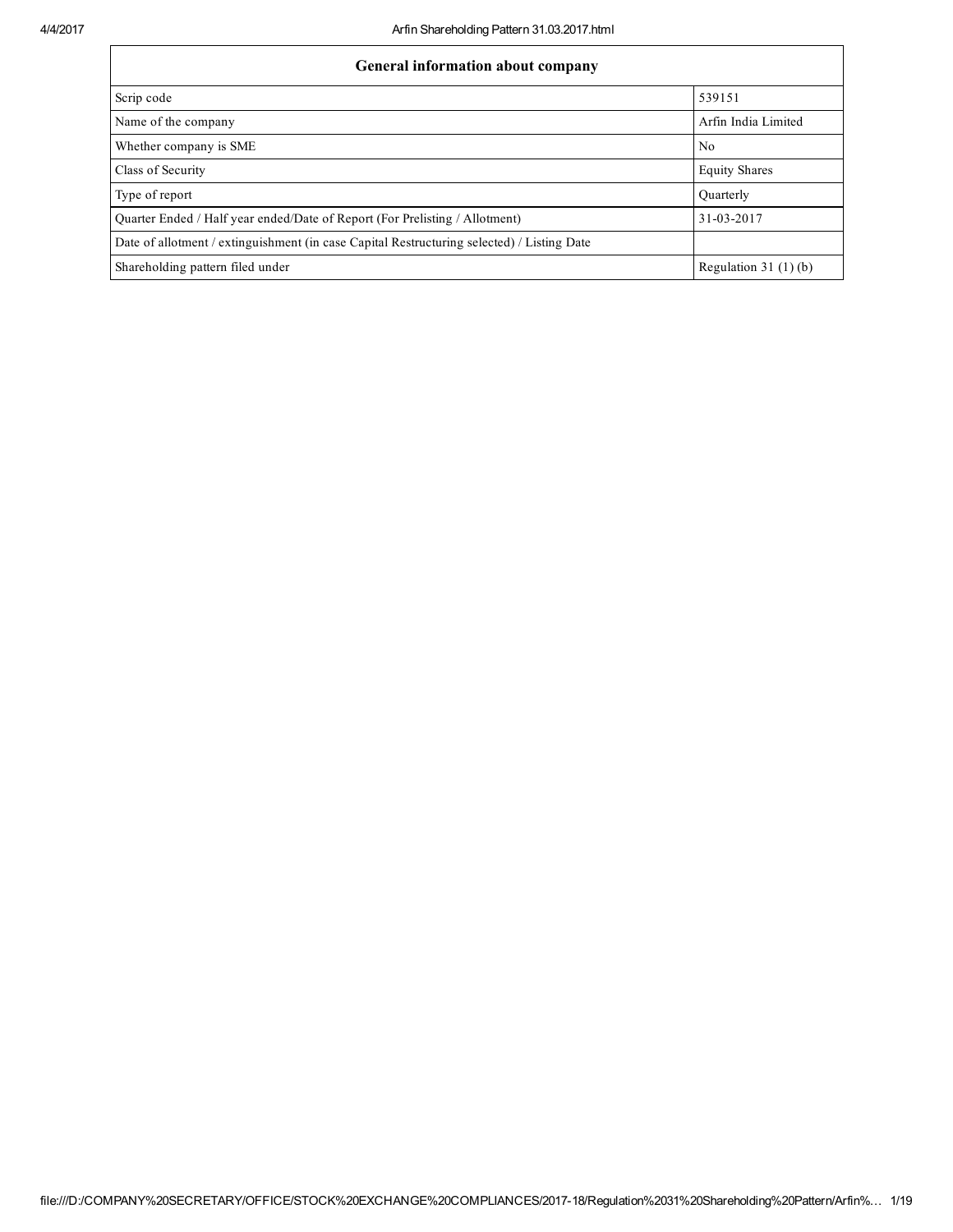| Sr. No.        | <b>Particular</b>                                                                      | Yes/No         |
|----------------|----------------------------------------------------------------------------------------|----------------|
|                | Whether the Listed Entity has issued any partly paid up shares?                        | No.            |
| $\overline{2}$ | Whether the Listed Entity has issued any Convertible Securities?                       | N <sub>0</sub> |
|                | Whether the Listed Entity has issued any Warrants?                                     | N <sub>0</sub> |
| $\overline{4}$ | Whether the Listed Entity has any shares against which depository receipts are issued? | No.            |
|                | Whether the Listed Entity has any shares in locked-in?                                 | Yes            |
| 6              | Whether any shares held by promoters are pledge or otherwise encumbered?               | N <sub>0</sub> |
|                | Whether company has equity shares with differential voting rights?                     | No             |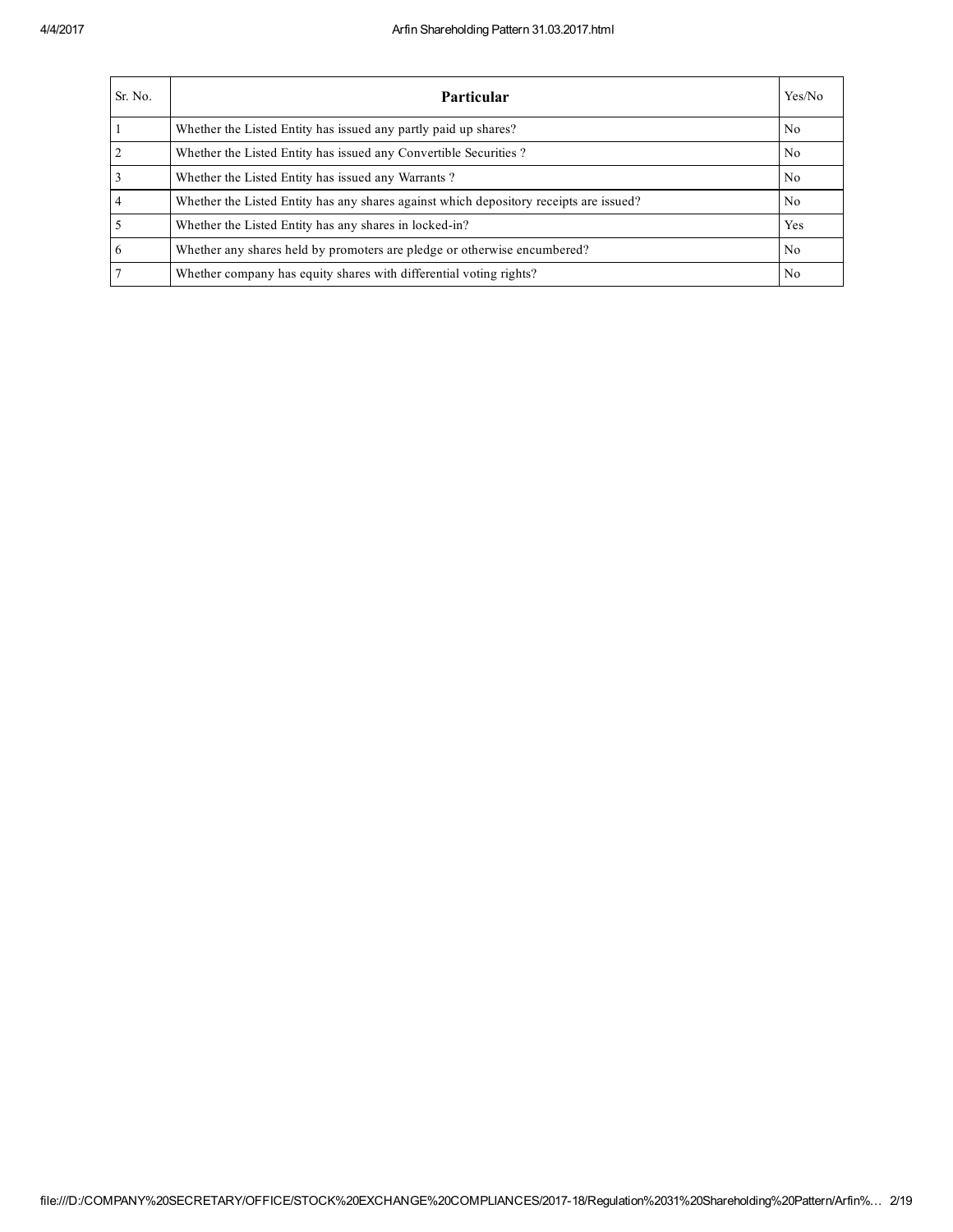|                 | Category                                  |                                  | No. of                            | No. Of<br>Partly   | No. Of<br>shares         | Total nos.                         | Shareholding as a<br>% of total no. of<br>shares (calculated as<br>per SCRR, 1957)<br>(VIII) As a % of<br>$(A+B+C2)$ | Number of Voting Rights held in<br>each class of securities (IX) |               |         |                      |
|-----------------|-------------------------------------------|----------------------------------|-----------------------------------|--------------------|--------------------------|------------------------------------|----------------------------------------------------------------------------------------------------------------------|------------------------------------------------------------------|---------------|---------|----------------------|
| Category<br>(I) | of<br>shareholder                         | Nos. Of<br>shareholders<br>(III) | fully paid<br>up equity<br>shares | paid-up<br>equity  | underlying<br>Depository | shares<br>held (VII)<br>$= (IV) +$ |                                                                                                                      | No of Voting (XIV)<br>Rights                                     |               |         | Total as a<br>$%$ of |
| (II)            |                                           |                                  | held $(IV)$                       | shares<br>held (V) | Receipts<br>(VI)         | $(V)$ + $(VI)$                     |                                                                                                                      | Class<br>eg: $X$                                                 | Class<br>eg:y | Total   | $(A+B+C)$            |
| (A)             | Promoter<br>&<br>Promoter<br>Group        | 10                               | 2944257                           |                    |                          | 2944257                            | 72.68                                                                                                                | 2944257                                                          |               | 2944257 | 72.68                |
| (B)             | Public                                    | 757                              | 1106900                           |                    |                          | 1106900                            | 27.32                                                                                                                | 1106900                                                          |               | 1106900 | 27.32                |
| (C)             | Non<br>Promoter-<br>Non Public            |                                  |                                   |                    |                          |                                    |                                                                                                                      |                                                                  |               |         |                      |
| (C1)            | <b>Shares</b><br>underlying<br><b>DRs</b> |                                  |                                   |                    |                          |                                    |                                                                                                                      |                                                                  |               |         |                      |
| (C2)            | Shares held<br>by<br>Employee<br>Trusts   |                                  |                                   |                    |                          |                                    |                                                                                                                      |                                                                  |               |         |                      |
|                 | Total                                     | 767                              | 4051157                           |                    |                          | 4051157                            | 100                                                                                                                  | 4051157                                                          |               | 4051157 | 100                  |

Table I - Summary Statement holding of specified securities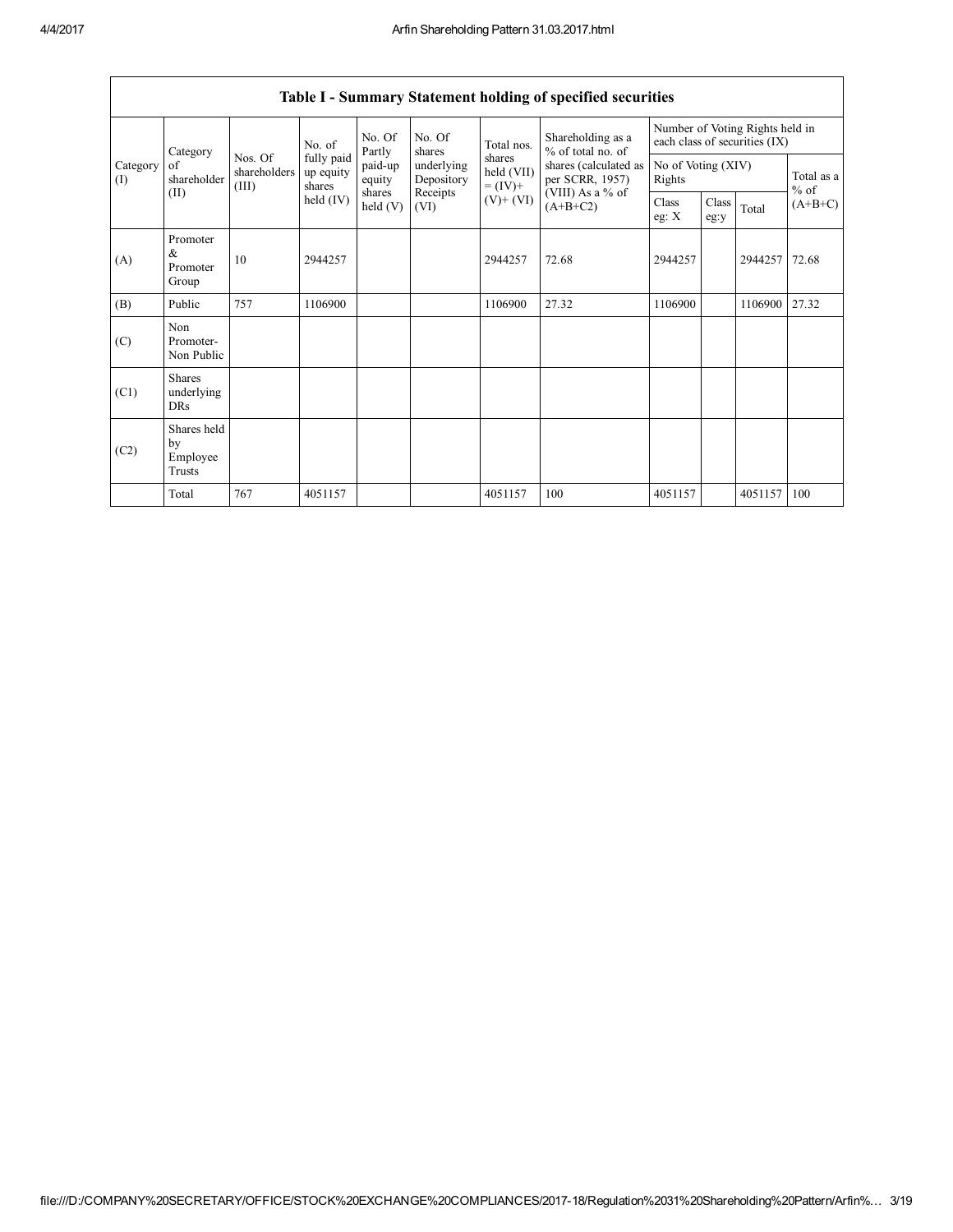$\mathsf{r}$ 

|                 |                                           |                                                                                                     |                                       |                                                                                                                        | Table I - Summary Statement holding of specified securities                                                                                                                             |                                        |                                                         |                                                                               |                                                  |                                       |
|-----------------|-------------------------------------------|-----------------------------------------------------------------------------------------------------|---------------------------------------|------------------------------------------------------------------------------------------------------------------------|-----------------------------------------------------------------------------------------------------------------------------------------------------------------------------------------|----------------------------------------|---------------------------------------------------------|-------------------------------------------------------------------------------|--------------------------------------------------|---------------------------------------|
| Category<br>(1) | Category<br>of<br>shareholder<br>(II)     | No. Of<br><b>Shares</b><br>Underlying<br>Outstanding<br>convertible<br>securities<br>$(X_i)$<br>(X) | No. of<br><b>Shares</b><br>Underlying | No. Of<br><b>Shares</b><br>Underlying<br>Outstanding<br>convertible<br>securities<br>and No. Of<br>Warrants<br>(Xi)(a) | Shareholding, as<br>a % assuming<br>full conversion<br>of convertible<br>securities (as a<br>percentage of<br>diluted share<br>capital) $(XI)$ =<br>$(VII)+(X)$ As a %<br>of $(A+B+C2)$ | Number of<br>Locked in shares<br>(XII) |                                                         | Number of<br><b>Shares</b><br>pledged or<br>otherwise<br>encumbered<br>(XIII) |                                                  | Number of<br>equity shares<br>held in |
|                 |                                           |                                                                                                     | Outstanding<br>Warrants               |                                                                                                                        |                                                                                                                                                                                         | No. $(a)$                              | As a<br>$%$ of<br>total<br><b>Shares</b><br>held<br>(b) | No.<br>(a)                                                                    | As a<br>$%$ of<br>total<br>Shares<br>held<br>(b) | dematerialized<br>form $(XIV)$        |
| (A)             | Promoter &<br>Promoter<br>Group           |                                                                                                     |                                       |                                                                                                                        | 72.68                                                                                                                                                                                   | 2565757                                | 87.14                                                   |                                                                               |                                                  | 2944257                               |
| (B)             | Public                                    |                                                                                                     |                                       |                                                                                                                        | 27.32                                                                                                                                                                                   | 333400                                 | 30.12                                                   |                                                                               |                                                  | 988700                                |
| (C)             | Non<br>Promoter-<br>Non Public            |                                                                                                     |                                       |                                                                                                                        |                                                                                                                                                                                         |                                        |                                                         |                                                                               |                                                  |                                       |
| (C1)            | <b>Shares</b><br>underlying<br><b>DRs</b> |                                                                                                     |                                       |                                                                                                                        |                                                                                                                                                                                         |                                        |                                                         |                                                                               |                                                  |                                       |
| (C2)            | Shares held<br>by<br>Employee<br>Trusts   |                                                                                                     |                                       |                                                                                                                        |                                                                                                                                                                                         |                                        |                                                         |                                                                               |                                                  |                                       |
|                 | Total                                     |                                                                                                     |                                       |                                                                                                                        | 100                                                                                                                                                                                     | 2899157 71.56                          |                                                         |                                                                               |                                                  | 3932957                               |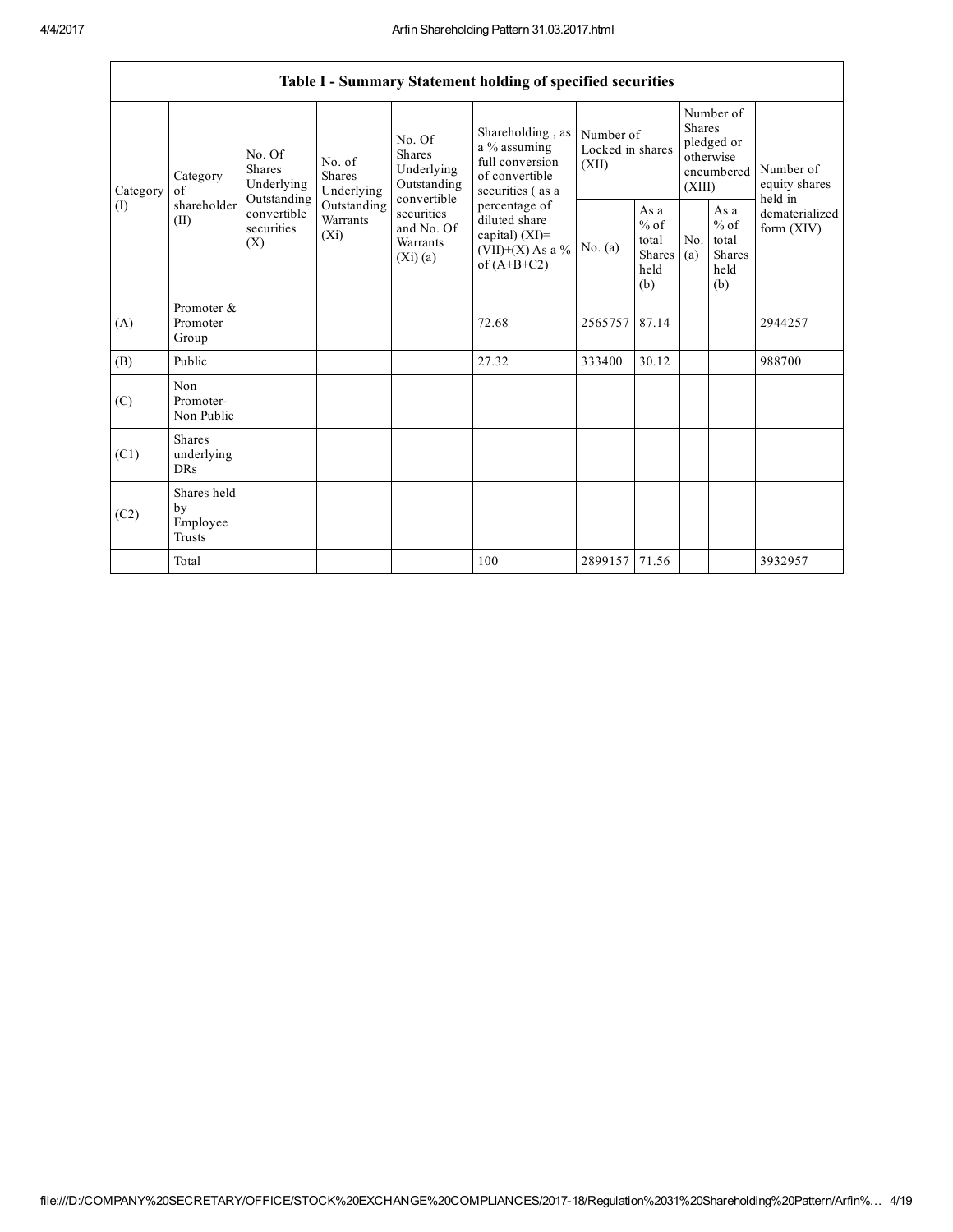| Table II - Statement showing shareholding pattern of the Promoter and Promoter Group        |                                                                                                                     |                                  |                             |                                 |                                                |                                         |                                                          |                              |               |                                                                  |                           |
|---------------------------------------------------------------------------------------------|---------------------------------------------------------------------------------------------------------------------|----------------------------------|-----------------------------|---------------------------------|------------------------------------------------|-----------------------------------------|----------------------------------------------------------|------------------------------|---------------|------------------------------------------------------------------|---------------------------|
|                                                                                             |                                                                                                                     |                                  | No. of<br>fully             | No. Of<br>Partly                | No. Of                                         | Total<br>nos.                           | Shareholding as<br>a % of total no.                      |                              |               | Number of Voting Rights held in<br>each class of securities (IX) |                           |
| Sr.                                                                                         | Category & Name<br>of the<br>Shareholders (I)                                                                       | Nos. Of<br>shareholders<br>(III) | paid up<br>equity<br>shares | paid-<br>up<br>equity<br>shares | shares<br>underlying<br>Depository<br>Receipts | shares<br>held<br>$(VII) =$<br>$(IV)$ + | of shares<br>(calculated as<br>per SCRR,<br>1957) (VIII) | No of Voting (XIV)<br>Rights |               |                                                                  | Total<br>as a %<br>of     |
|                                                                                             |                                                                                                                     |                                  | held<br>(IV)                | held<br>(V)                     | (VI)                                           | $(V)$ +<br>(VI)                         | As a % of<br>$(A+B+C2)$                                  | Class<br>eg: $X$             | Class<br>eg:y | Total                                                            | Total<br>Voting<br>rights |
| A                                                                                           | Table II - Statement showing shareholding pattern of the Promoter and Promoter Group                                |                                  |                             |                                 |                                                |                                         |                                                          |                              |               |                                                                  |                           |
| (1)                                                                                         | Indian                                                                                                              |                                  |                             |                                 |                                                |                                         |                                                          |                              |               |                                                                  |                           |
| (a)                                                                                         | Individuals/Hindu<br>undivided Family                                                                               | 10                               | 2944257                     |                                 |                                                | 2944257                                 | 72.68                                                    | 2944257                      |               | 2944257                                                          | 72.68                     |
| Sub-Total (A)<br>(1)                                                                        |                                                                                                                     | 10                               | 2944257                     |                                 |                                                | 2944257                                 | 72.68                                                    | 2944257                      |               | 2944257                                                          | 72.68                     |
| (2)                                                                                         | Foreign                                                                                                             |                                  |                             |                                 |                                                |                                         |                                                          |                              |               |                                                                  |                           |
| Total<br>Shareholding<br>of Promoter<br>and Promoter<br>Group $(A)=$<br>$(A)(1)+(A)$<br>(2) |                                                                                                                     | 10                               | 2944257                     |                                 |                                                | 2944257                                 | 72.68                                                    | 2944257                      |               | 2944257                                                          | 72.68                     |
| В                                                                                           | Table III - Statement showing shareholding pattern of the Public shareholder                                        |                                  |                             |                                 |                                                |                                         |                                                          |                              |               |                                                                  |                           |
| (1)                                                                                         | Institutions                                                                                                        |                                  |                             |                                 |                                                |                                         |                                                          |                              |               |                                                                  |                           |
| (3)                                                                                         | Non-institutions                                                                                                    |                                  |                             |                                 |                                                |                                         |                                                          |                              |               |                                                                  |                           |
| (a(i))                                                                                      | Individuals -<br>i.Individual<br>shareholders<br>holding nominal<br>share capital up to<br>Rs. 2 lakhs.             | 639                              | 354485                      |                                 |                                                | 354485                                  | 8.75                                                     | 354485                       |               | 354485                                                           | 8.75                      |
| (a(ii))                                                                                     | Individuals - ii.<br>Individual<br>shareholders<br>holding nominal<br>share capital in<br>excess of Rs. 2<br>lakhs. | 15                               | 540864                      |                                 |                                                | 540864                                  | 13.35                                                    | 540864                       |               | 540864                                                           | 13.35                     |
| (e)                                                                                         | Any Other<br>(specify)                                                                                              | 103                              | 211551                      |                                 |                                                | 211551                                  | 5.22                                                     | 211551                       |               | 211551                                                           | 5.22                      |
| Sub-Total (B)<br>(3)                                                                        |                                                                                                                     | 757                              | 1106900                     |                                 |                                                | 1106900                                 | 27.32                                                    | 1106900                      |               | 1106900                                                          | 27.32                     |
| <b>Total Public</b><br>Shareholding<br>$(B)=(B)(1)+$<br>$(B)(2)+(B)(3)$                     |                                                                                                                     | 757                              | 1106900                     |                                 |                                                | 1106900                                 | 27.32                                                    | 1106900                      |               | 1106900                                                          | 27.32                     |
| $\mathbf C$                                                                                 | Table IV - Statement showing shareholding pattern of the Non Promoter- Non Public shareholder                       |                                  |                             |                                 |                                                |                                         |                                                          |                              |               |                                                                  |                           |
| Total (<br>$A+B+C2$ )                                                                       |                                                                                                                     | 767                              | 4051157                     |                                 |                                                | 4051157                                 | 100                                                      | 4051157                      |               | 4051157                                                          | 100                       |
| Total<br>$(A+B+C)$                                                                          |                                                                                                                     | 767                              | 4051157                     |                                 |                                                | 4051157                                 | 100                                                      | 4051157                      |               | 4051157                                                          | 100                       |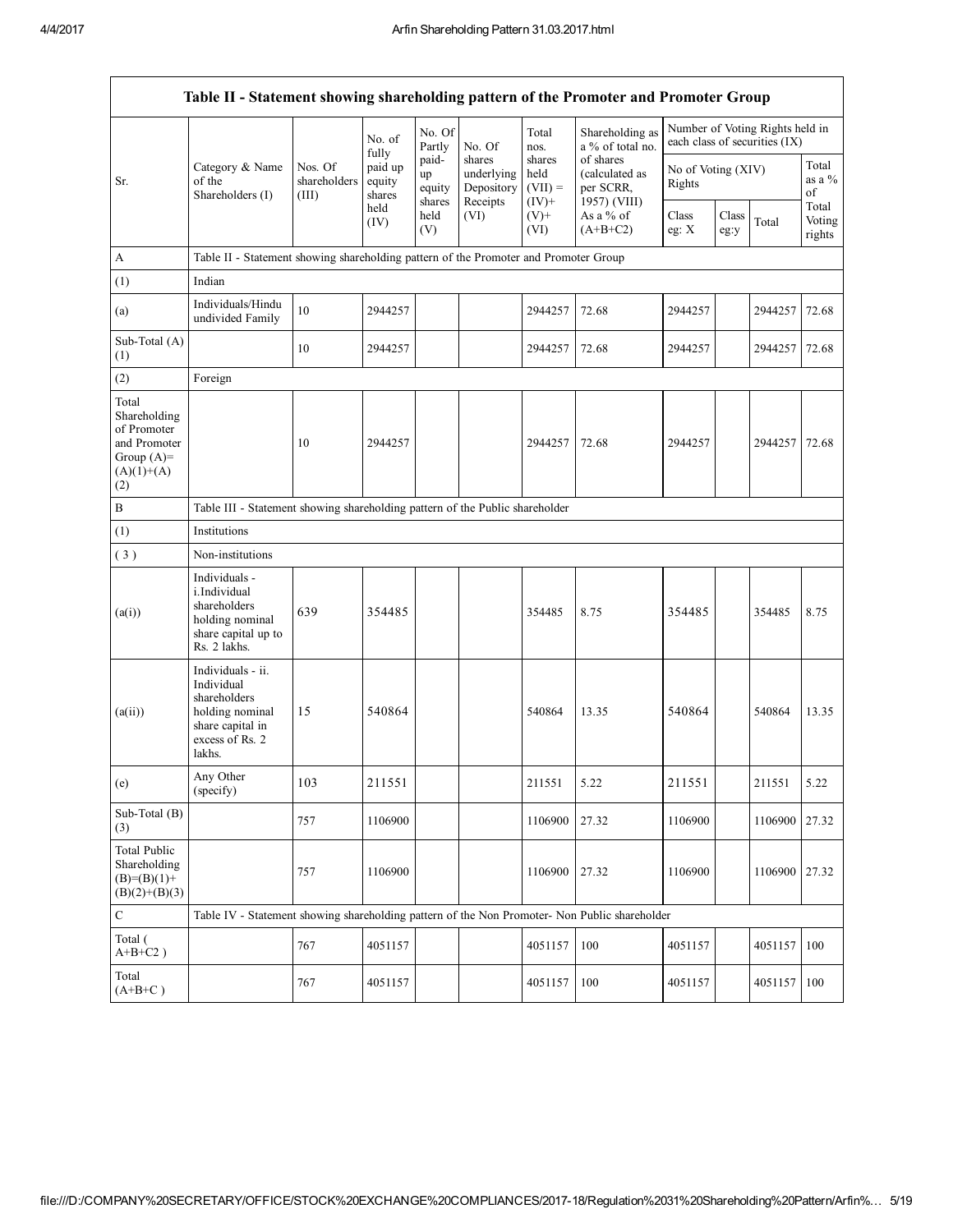|                                                                                         | Table II - Statement showing shareholding pattern of the Promoter and Promoter Group          |                                                                                      |                                                           |                                                                                            |                                        |                                                  |                                                                               |                                                  |                                       |  |  |  |
|-----------------------------------------------------------------------------------------|-----------------------------------------------------------------------------------------------|--------------------------------------------------------------------------------------|-----------------------------------------------------------|--------------------------------------------------------------------------------------------|----------------------------------------|--------------------------------------------------|-------------------------------------------------------------------------------|--------------------------------------------------|---------------------------------------|--|--|--|
| Sr.                                                                                     | No. Of<br><b>Shares</b><br>Underlying                                                         | No. of<br><b>Shares</b><br>Underlying                                                | No. Of Shares<br>Underlying<br>Outstanding<br>convertible | Shareholding, as a %<br>assuming full<br>conversion of<br>convertible securities (         | Number of<br>Locked in shares<br>(XII) |                                                  | Number of<br><b>Shares</b><br>pledged or<br>otherwise<br>encumbered<br>(XIII) |                                                  | Number of<br>equity shares<br>held in |  |  |  |
|                                                                                         | Outstanding<br>convertible<br>securities<br>(X)                                               | Outstanding<br>Warrants<br>$(X_i)$                                                   | securities and<br>No. Of<br>Warrants (Xi)<br>(a)          | as a percentage of<br>diluted share capital)<br>$(XI) = (VII)+(X) As a %$<br>of $(A+B+C2)$ | No. (a)                                | As a<br>$%$ of<br>total<br>Shares<br>held<br>(b) | No.<br>(a)                                                                    | As a<br>$%$ of<br>total<br>Shares<br>held<br>(b) | dematerialized<br>form $(XIV)$        |  |  |  |
| A                                                                                       |                                                                                               | Table II - Statement showing shareholding pattern of the Promoter and Promoter Group |                                                           |                                                                                            |                                        |                                                  |                                                                               |                                                  |                                       |  |  |  |
| (1)                                                                                     | Indian                                                                                        |                                                                                      |                                                           |                                                                                            |                                        |                                                  |                                                                               |                                                  |                                       |  |  |  |
| (a)                                                                                     |                                                                                               |                                                                                      |                                                           | 72.68                                                                                      | 2565757                                | 87.14                                            |                                                                               |                                                  | 2944257                               |  |  |  |
| Sub-Total (A)<br>(1)                                                                    |                                                                                               |                                                                                      |                                                           | 72.68                                                                                      | 2565757                                | 87.14                                            |                                                                               |                                                  | 2944257                               |  |  |  |
| (2)                                                                                     | Foreign                                                                                       |                                                                                      |                                                           |                                                                                            |                                        |                                                  |                                                                               |                                                  |                                       |  |  |  |
| Total<br>Shareholding<br>of Promoter<br>and Promoter<br>Group $(A)=$<br>$(A)(1)+(A)(2)$ |                                                                                               |                                                                                      |                                                           | 72.68                                                                                      | 2565757 87.14                          |                                                  |                                                                               |                                                  | 2944257                               |  |  |  |
| $\mathbf B$                                                                             |                                                                                               |                                                                                      |                                                           | Table III - Statement showing shareholding pattern of the Public shareholder               |                                        |                                                  |                                                                               |                                                  |                                       |  |  |  |
| (1)                                                                                     | Institutions                                                                                  |                                                                                      |                                                           |                                                                                            |                                        |                                                  |                                                                               |                                                  |                                       |  |  |  |
| (3)                                                                                     | Non-institutions                                                                              |                                                                                      |                                                           |                                                                                            |                                        |                                                  |                                                                               |                                                  |                                       |  |  |  |
| (a(i))                                                                                  |                                                                                               |                                                                                      |                                                           | 8.75                                                                                       | $\boldsymbol{0}$                       | $\boldsymbol{0}$                                 |                                                                               |                                                  | 266685                                |  |  |  |
| (a(ii))                                                                                 |                                                                                               |                                                                                      |                                                           | 13.35                                                                                      | 333400                                 | 61.64                                            |                                                                               |                                                  | 540864                                |  |  |  |
| (e)                                                                                     |                                                                                               |                                                                                      |                                                           | 5.22                                                                                       | 0                                      | $\mathbf{0}$                                     |                                                                               |                                                  | 181151                                |  |  |  |
| Sub-Total (B)<br>(3)                                                                    |                                                                                               |                                                                                      |                                                           | 27.32                                                                                      | 333400                                 | 30.12                                            |                                                                               |                                                  | 988700                                |  |  |  |
| <b>Total Public</b><br>Shareholding<br>$(B)=(B)(1)+$<br>$(B)(2)+(B)(3)$                 |                                                                                               |                                                                                      |                                                           | 27.32                                                                                      | 333400                                 | 30.12                                            |                                                                               |                                                  | 988700                                |  |  |  |
| $\mathbf C$                                                                             | Table IV - Statement showing shareholding pattern of the Non Promoter- Non Public shareholder |                                                                                      |                                                           |                                                                                            |                                        |                                                  |                                                                               |                                                  |                                       |  |  |  |
| Total (<br>$A+B+C2$ )                                                                   |                                                                                               |                                                                                      |                                                           | 100                                                                                        | 2899157                                | 71.56                                            |                                                                               |                                                  | 3932957                               |  |  |  |
| Total (A+B+C                                                                            |                                                                                               |                                                                                      |                                                           | 100                                                                                        | 2899157                                | 71.56                                            |                                                                               |                                                  | 3932957                               |  |  |  |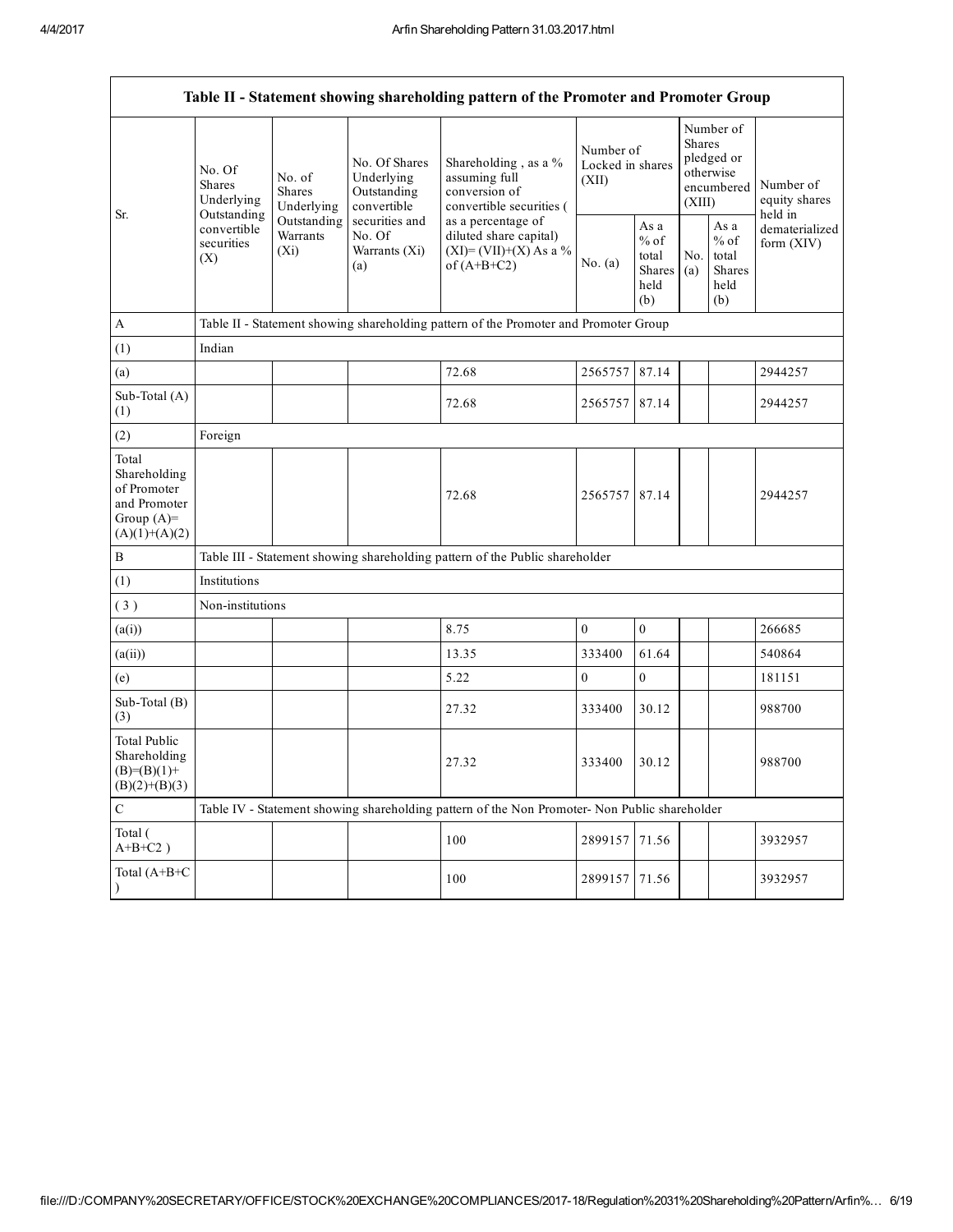| <b>Individuals/Hindu undivided Family</b>                                                                                                                                                         |                                                               |                                |                                    |                    |                               |                               |                     |  |  |  |  |
|---------------------------------------------------------------------------------------------------------------------------------------------------------------------------------------------------|---------------------------------------------------------------|--------------------------------|------------------------------------|--------------------|-------------------------------|-------------------------------|---------------------|--|--|--|--|
| Searial No.                                                                                                                                                                                       | $\mathbf{1}$                                                  | $\overline{2}$                 | 3                                  | $\overline{4}$     | 5                             | 6                             | $\tau$              |  |  |  |  |
| Name of the<br>Shareholders (I)                                                                                                                                                                   | Mahendrakumar<br>Rikhavchand<br>Shah                          | Jatin<br>Mahendrakumar<br>Shah | Pushpaben<br>Mahendrakumar<br>Shah | Rani Jatin<br>Shah | Jatin<br>Mahendra<br>Shah HUF | Pooja<br>Mahendrabhai<br>Shah | Krish Jatin<br>Shah |  |  |  |  |
| PAN (II)                                                                                                                                                                                          | AFDPS6796P                                                    | ASMPS1116P                     | AEAPS1693F                         | ACLPN2862L         | AAEHJ8387H                    | BRIPS0792P                    | EZWPS2766E          |  |  |  |  |
| No. of fully<br>paid up equity<br>shares held (IV)                                                                                                                                                | 682400                                                        | 608900                         | 597700                             | 503900             | 180500                        | 135500                        | 100000              |  |  |  |  |
| No. Of Partly<br>paid-up equity<br>shares held (V)                                                                                                                                                |                                                               |                                |                                    |                    |                               |                               |                     |  |  |  |  |
| No. Of shares<br>underlying<br>Depository<br>Receipts (VI)                                                                                                                                        |                                                               |                                |                                    |                    |                               |                               |                     |  |  |  |  |
| Total nos.<br>shares held<br>$(VII) = (IV) +$<br>$(V)$ + $(VI)$                                                                                                                                   | 682400                                                        | 608900                         | 597700                             | 503900             | 180500                        | 135500                        | 100000              |  |  |  |  |
| Shareholding as<br>a % of total no.<br>of shares<br>(calculated as<br>per SCRR,<br>1957) (VIII) As<br>$a\%$ of<br>$(A+B+C2)$                                                                      | 16.84                                                         | 15.03                          | 14.75                              | 12.44              | 4.46                          | 3.34                          | 2.47                |  |  |  |  |
|                                                                                                                                                                                                   | Number of Voting Rights held in each class of securities (IX) |                                |                                    |                    |                               |                               |                     |  |  |  |  |
| Class eg:X                                                                                                                                                                                        | 682400                                                        | 608900                         | 597700                             | 503900             | 180500                        | 135500                        | 100000              |  |  |  |  |
| Class eg:y                                                                                                                                                                                        |                                                               |                                |                                    |                    |                               |                               |                     |  |  |  |  |
| Total                                                                                                                                                                                             | 682400                                                        | 608900                         | 597700                             | 503900             | 180500                        | 135500                        | 100000              |  |  |  |  |
| Total as a % of<br><b>Total Voting</b><br>rights                                                                                                                                                  | 16.84                                                         | 15.03                          | 14.75                              | 12.44              | 4.46                          | 3.34                          | 2.47                |  |  |  |  |
| No. Of Shares<br>Underlying<br>Outstanding<br>convertible<br>securities $(X)$                                                                                                                     |                                                               |                                |                                    |                    |                               |                               |                     |  |  |  |  |
| No. of Shares<br>Underlying<br>Outstanding<br>Warrants (Xi)                                                                                                                                       |                                                               |                                |                                    |                    |                               |                               |                     |  |  |  |  |
| No. Of Shares<br>Underlying<br>Outstanding<br>convertible<br>securities and<br>No. Of<br>Warrants (Xi)<br>(a)                                                                                     |                                                               |                                |                                    |                    |                               |                               |                     |  |  |  |  |
| Shareholding,<br>as a %<br>assuming full<br>conversion of<br>convertible<br>securities (as a<br>percentage of<br>diluted share<br>capital) $(XI)$ =<br>$(VII)+(Xi)(a)$<br>As a % of<br>$(A+B+C2)$ | 16.84<br>Number of Locked in shares (XII)                     | 15.03                          | 14.75                              | 12.44              | 4.46                          | 3.34                          | 2.47                |  |  |  |  |

## file:///D:/COMPANY%20SECRETARY/OFFICE/STOCK%20EXCHANGE%20COMPLIANCES/201718/Regulation%2031%20Shareholding%20Pattern/Arfin%… 7/19

⊤

Т

Τ

Τ

т

Т

Т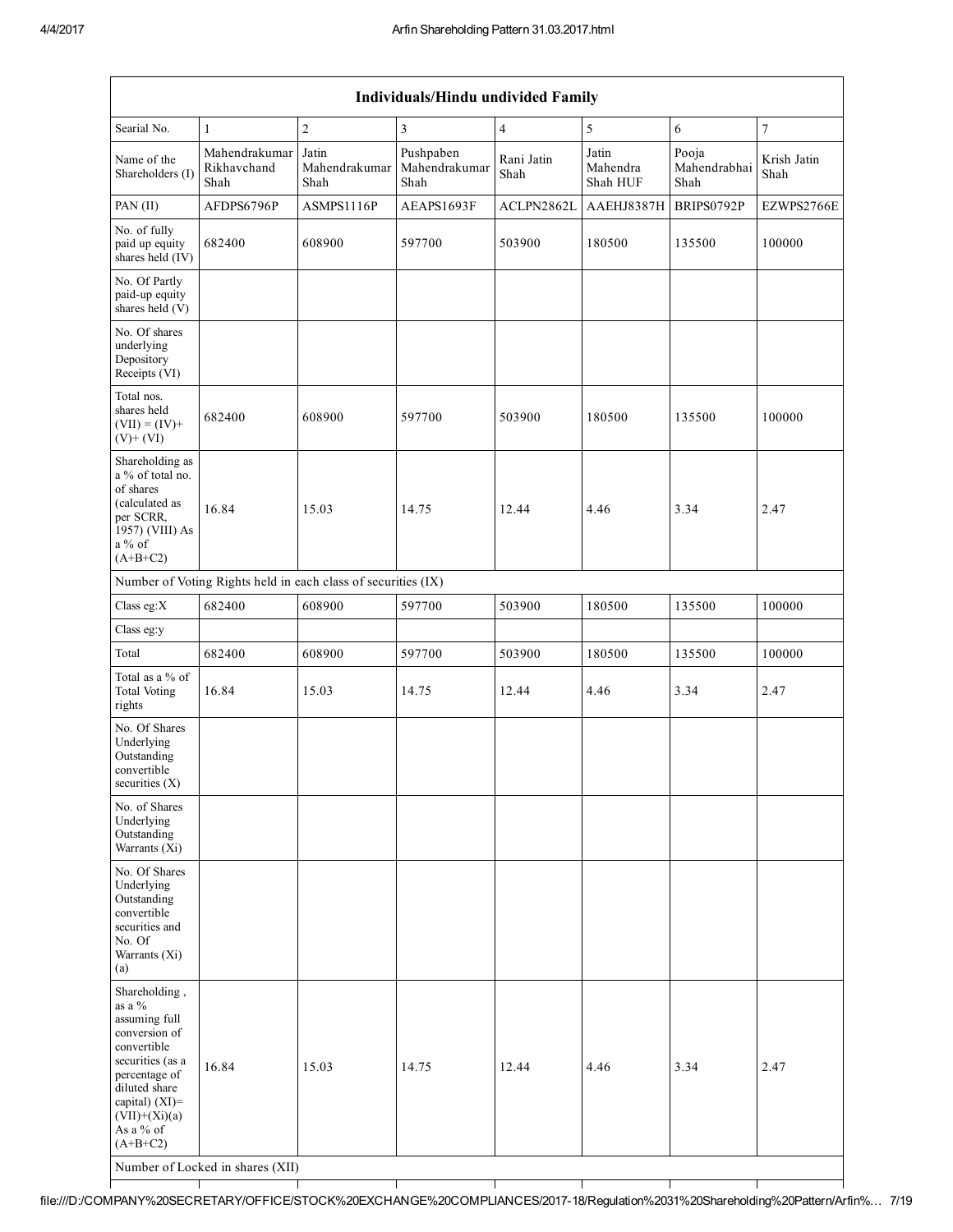#### 4/4/2017 Arfin Shareholding Pattern 31.03.2017.html

| No. $(a)$                                                               | 682400                                                  | 608900 | 597700 | 503900 | $\overline{0}$ | $\mathbf{0}$   | 100000 |  |  |  |
|-------------------------------------------------------------------------|---------------------------------------------------------|--------|--------|--------|----------------|----------------|--------|--|--|--|
| As a % of total<br>Shares held (b)                                      | 100                                                     | 100    | 100    | 100    | $\mathbf{0}$   | $\overline{0}$ | 100    |  |  |  |
|                                                                         | Number of Shares pledged or otherwise encumbered (XIII) |        |        |        |                |                |        |  |  |  |
| No. $(a)$                                                               |                                                         |        |        |        |                |                |        |  |  |  |
| As a % of total<br>Shares held (b)                                      |                                                         |        |        |        |                |                |        |  |  |  |
| Number of<br>equity shares<br>held in<br>dematerialized<br>form $(XIV)$ | 682400                                                  | 608900 | 597700 | 503900 | 180500         | 135500         | 100000 |  |  |  |
| Reason for not providing PAN                                            |                                                         |        |        |        |                |                |        |  |  |  |
| Reason for not<br>providing PAN                                         |                                                         |        |        |        |                |                |        |  |  |  |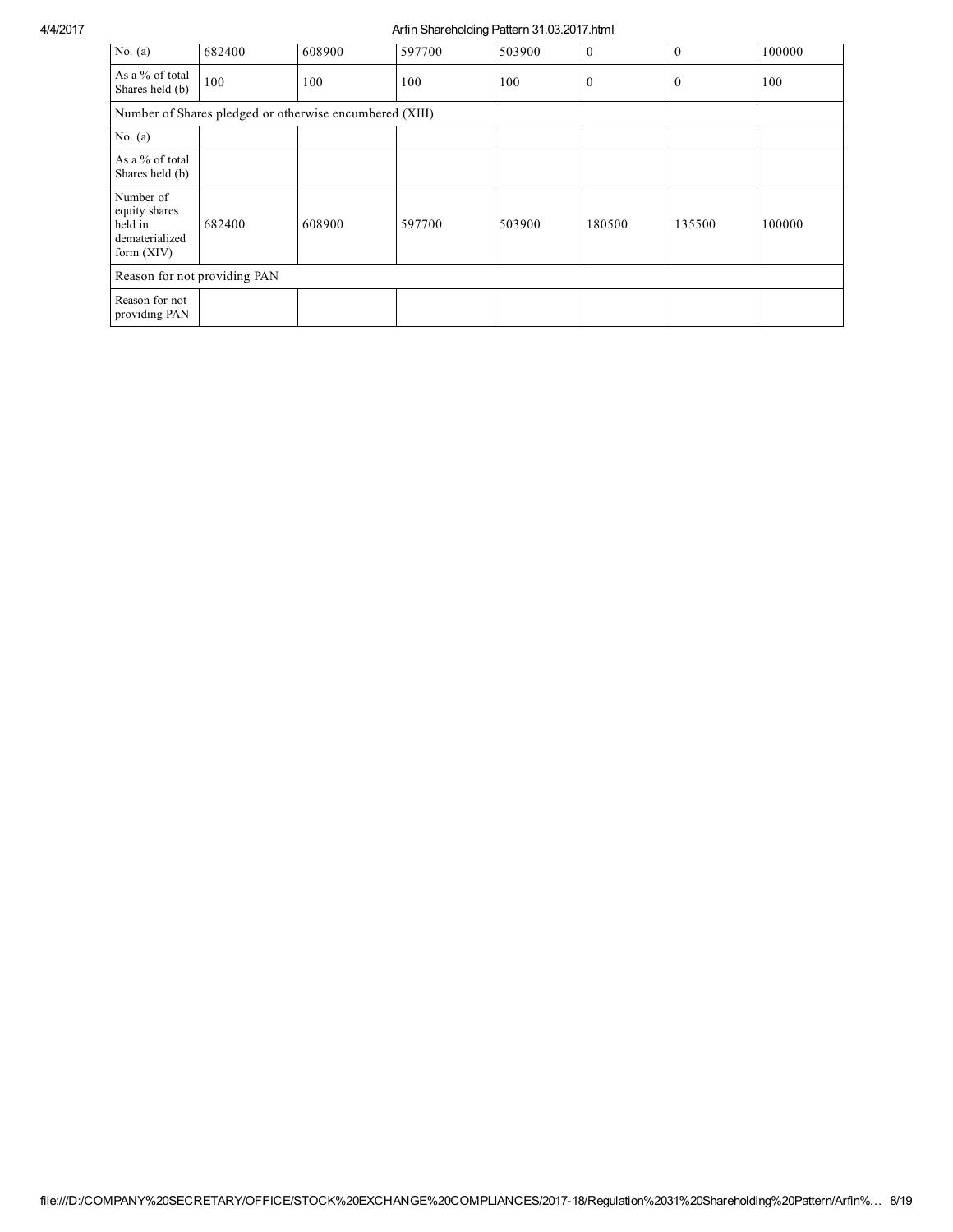$\overline{\phantom{a}}$ 

| Individuals/Hindu undivided Family                                                                                                                                                       |                                                               |                           |                    |                       |  |  |  |  |  |  |  |
|------------------------------------------------------------------------------------------------------------------------------------------------------------------------------------------|---------------------------------------------------------------|---------------------------|--------------------|-----------------------|--|--|--|--|--|--|--|
| Searial No.                                                                                                                                                                              | $\,8\,$                                                       | 9                         | $10\,$             |                       |  |  |  |  |  |  |  |
| Name of the<br>Shareholders (I)                                                                                                                                                          | Mahendrakumar Rikhavchand HUF                                 | Khushbu Mahendrabhai Shah | Khwaish Jatin Shah | Click here to go back |  |  |  |  |  |  |  |
| PAN (II)                                                                                                                                                                                 | AACHM0604A                                                    | BRIPS0875D                | FSTPS5996F         | Total                 |  |  |  |  |  |  |  |
| No. of fully paid<br>up equity shares<br>held (IV)                                                                                                                                       | 62500                                                         | 47857                     | 25000              | 2944257               |  |  |  |  |  |  |  |
| No. Of Partly<br>paid-up equity<br>shares held (V)                                                                                                                                       |                                                               |                           |                    |                       |  |  |  |  |  |  |  |
| No. Of shares<br>underlying<br>Depository<br>Receipts (VI)                                                                                                                               |                                                               |                           |                    |                       |  |  |  |  |  |  |  |
| Total nos. shares<br>held $(VII) = (IV) +$<br>$(V)+(VI)$                                                                                                                                 | 62500                                                         | 47857                     | 25000              | 2944257               |  |  |  |  |  |  |  |
| Shareholding as a<br>% of total no. of<br>shares (calculated<br>as per SCRR,<br>1957) (VIII) As a<br>% of $(A+B+C2)$                                                                     | 1.54                                                          | 1.18                      | 0.62               | 72.68                 |  |  |  |  |  |  |  |
|                                                                                                                                                                                          | Number of Voting Rights held in each class of securities (IX) |                           |                    |                       |  |  |  |  |  |  |  |
| Class eg:X                                                                                                                                                                               | 62500                                                         | 47857                     | 25000              | 2944257               |  |  |  |  |  |  |  |
| Class eg:y                                                                                                                                                                               |                                                               |                           |                    |                       |  |  |  |  |  |  |  |
| Total                                                                                                                                                                                    | 62500                                                         | 47857                     | 25000              | 2944257               |  |  |  |  |  |  |  |
| Total as a % of<br>Total Voting rights                                                                                                                                                   | 1.54                                                          | 1.18                      | 0.62               | 72.68                 |  |  |  |  |  |  |  |
| No. Of Shares<br>Underlying<br>Outstanding<br>convertible<br>securities (X)                                                                                                              |                                                               |                           |                    |                       |  |  |  |  |  |  |  |
| No. of Shares<br>Underlying<br>Outstanding<br>Warrants (Xi)                                                                                                                              |                                                               |                           |                    |                       |  |  |  |  |  |  |  |
| No. Of Shares<br>Underlying<br>Outstanding<br>convertible<br>securities and No.<br>Of Warrants (Xi)<br>(a)                                                                               |                                                               |                           |                    |                       |  |  |  |  |  |  |  |
| Shareholding, as a<br>% assuming full<br>conversion of<br>convertible<br>securities (as a<br>percentage of<br>diluted share<br>capital) (XI)=<br>$(VII)+(Xi)(a)$ As a<br>% of $(A+B+C2)$ | 1.54                                                          | 1.18                      | 0.62               | 72.68                 |  |  |  |  |  |  |  |
| Number of Locked in shares (XII)                                                                                                                                                         |                                                               |                           |                    |                       |  |  |  |  |  |  |  |
| No. $(a)$                                                                                                                                                                                | $\boldsymbol{0}$                                              | 47857                     | 25000              | 2565757               |  |  |  |  |  |  |  |
| As a % of total<br>Shares held (b)                                                                                                                                                       | $\mathbf{0}$                                                  | 100                       | 100                | 87.14                 |  |  |  |  |  |  |  |
|                                                                                                                                                                                          | Number of Shares pledged or otherwise encumbered (XIII)       |                           |                    |                       |  |  |  |  |  |  |  |
| No. $(a)$                                                                                                                                                                                |                                                               |                           |                    |                       |  |  |  |  |  |  |  |
|                                                                                                                                                                                          |                                                               |                           |                    |                       |  |  |  |  |  |  |  |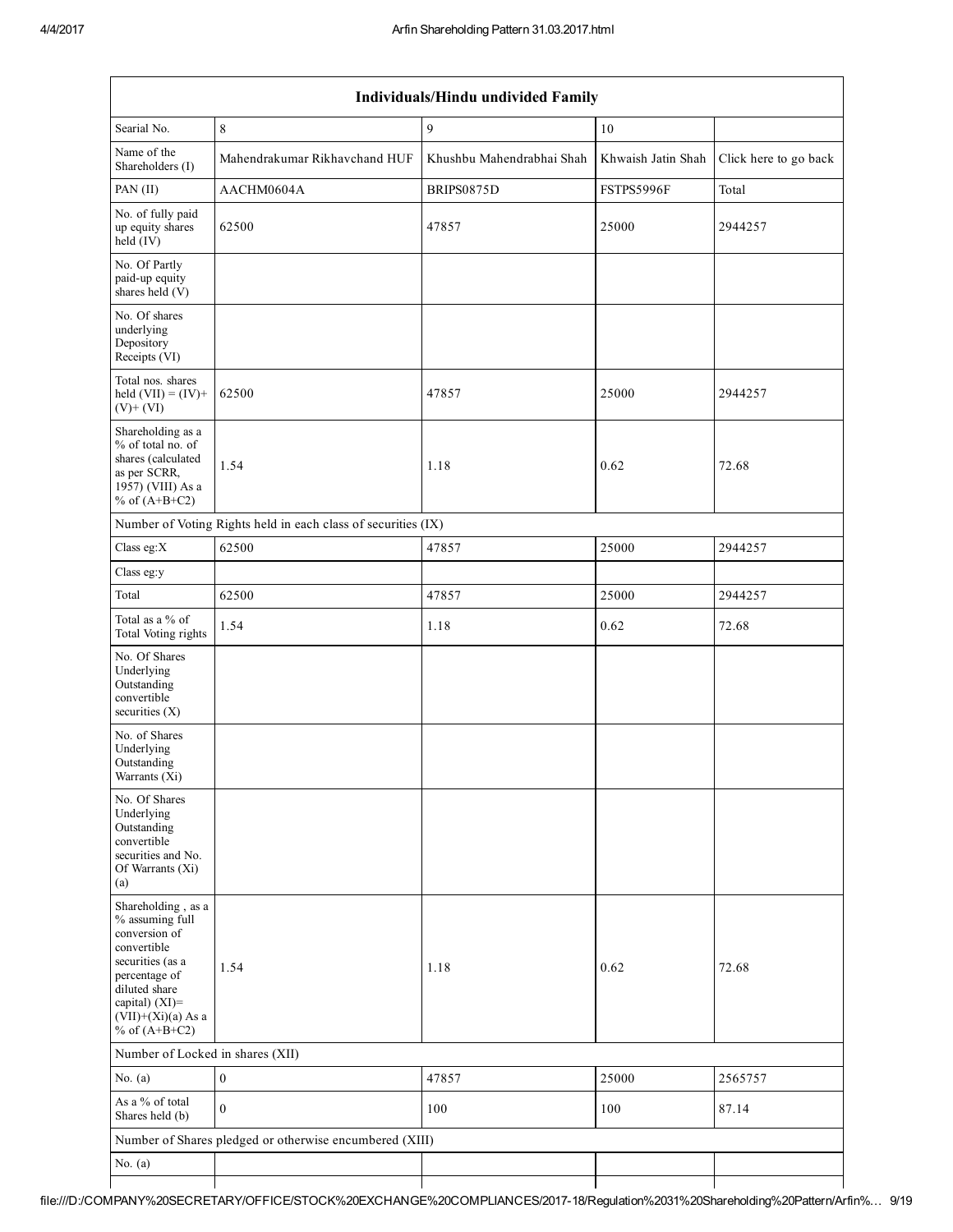#### 4/4/2017 Arfin Shareholding Pattern 31.03.2017.html

| As a % of total<br>Shares held (b)                                   |       |       |       |         |
|----------------------------------------------------------------------|-------|-------|-------|---------|
| Number of equity<br>shares held in<br>dematerialized<br>form $(XIV)$ | 62500 | 47857 | 25000 | 2944257 |
| Reason for not providing PAN                                         |       |       |       |         |
| Reason for not<br>providing PAN                                      |       |       |       |         |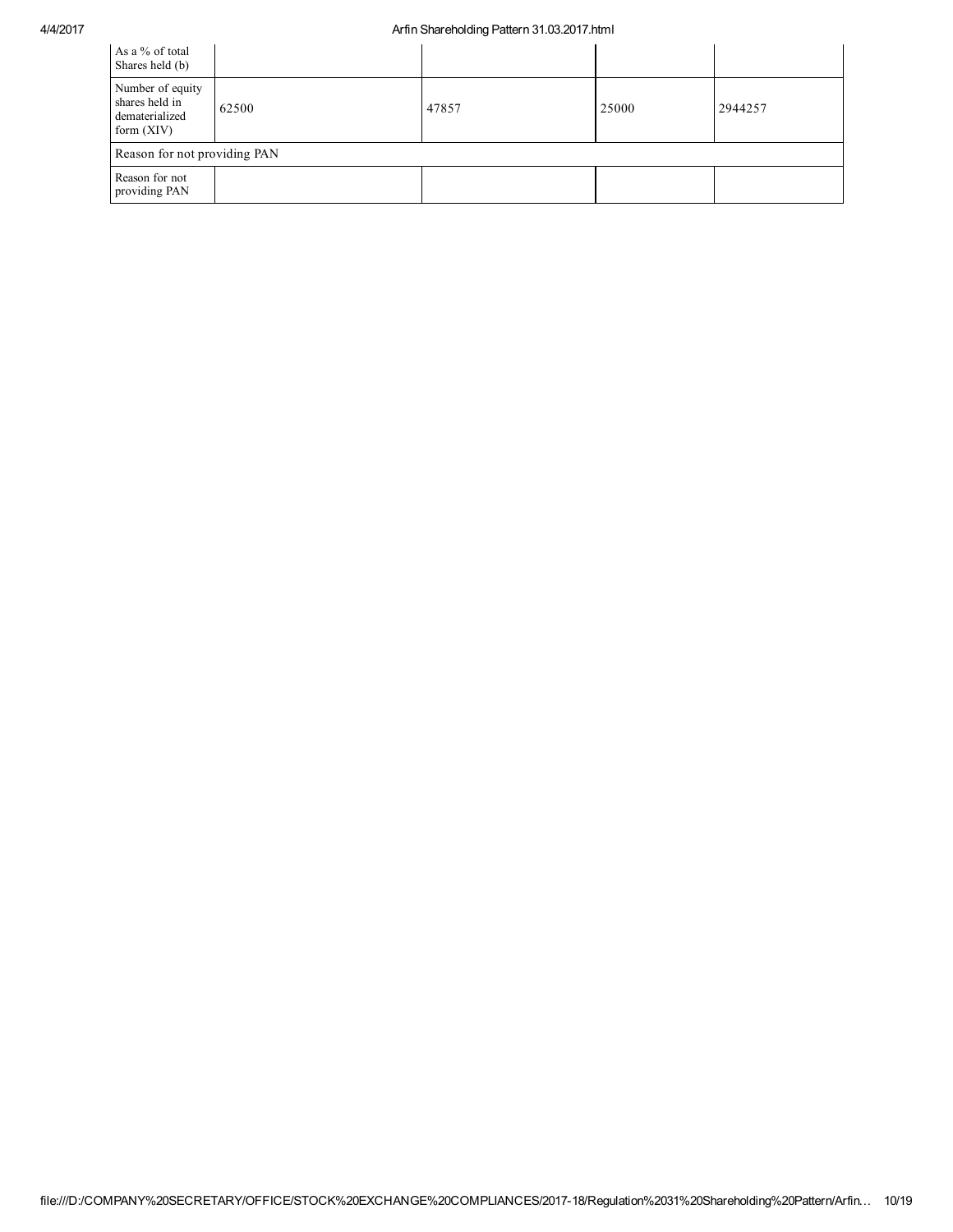|                                                                                                                                                                                      |                         |                               | Individuals - ii. Individual shareholders holding nominal share capital in excess of Rs. 2 lakhs. |                                 |               |                               |                                |
|--------------------------------------------------------------------------------------------------------------------------------------------------------------------------------------|-------------------------|-------------------------------|---------------------------------------------------------------------------------------------------|---------------------------------|---------------|-------------------------------|--------------------------------|
| Searial No.                                                                                                                                                                          | $\mathbf{1}$            | $\overline{c}$                | 3                                                                                                 | $\overline{4}$                  | 5             | 6                             | $\boldsymbol{7}$               |
| Name of the<br>Shareholders (I)                                                                                                                                                      | Gopal<br>Shantilal Shah | Khatod<br>Vartika<br>Vijendra | Parasmal<br>Ghewarchand<br>Nahata                                                                 | Shantilal<br>Tulsiram<br>Khator | Babita R Shah | Sumitra<br>Lalitkumar<br>Shah | Rishabh<br>Rameshkumar<br>Shah |
| PAN $(II)$                                                                                                                                                                           | AKTPS8859A              | AMGPK8176P                    | AAWPN0987D                                                                                        | ABGPK5166L                      | AAHPB0534B    | AFOPS9344E                    | FMQPS2762L                     |
| No. of fully paid<br>up equity shares<br>held (IV)                                                                                                                                   | 50000                   | 50000                         | 50000                                                                                             | 50000                           | 41800         | 41600                         | 40910                          |
| No. Of Partly<br>paid-up equity<br>shares held (V)                                                                                                                                   |                         |                               |                                                                                                   |                                 |               |                               |                                |
| No. Of shares<br>underlying<br>Depository<br>Receipts (VI)                                                                                                                           |                         |                               |                                                                                                   |                                 |               |                               |                                |
| Total nos. shares<br>held $(VII) = (IV) +$<br>$(V)$ + $(VI)$                                                                                                                         | 50000                   | 50000                         | 50000                                                                                             | 50000                           | 41800         | 41600                         | 40910                          |
| Shareholding as a<br>% of total no. of<br>shares (calculated<br>as per SCRR,<br>1957) (VIII) As a<br>% of $(A+B+C2)$                                                                 | 1.23                    | 1.23                          | 1.23                                                                                              | 1.23                            | 1.03          | 1.03                          | 1.01                           |
| Number of Voting Rights held in each class of securities (IX)                                                                                                                        |                         |                               |                                                                                                   |                                 |               |                               |                                |
| Class eg: X                                                                                                                                                                          | 50000                   | 50000                         | 50000                                                                                             | 50000                           | 41800         | 41600                         | 40910                          |
| Class eg:y                                                                                                                                                                           |                         |                               |                                                                                                   |                                 |               |                               |                                |
| Total                                                                                                                                                                                | 50000                   | 50000                         | 50000                                                                                             | 50000                           | 41800         | 41600                         | 40910                          |
| Total as a % of<br>Total Voting rights                                                                                                                                               | 1.23                    | 1.23                          | 1.23                                                                                              | 1.23                            | 1.03          | 1.03                          | 1.01                           |
| No. Of Shares<br>Underlying<br>Outstanding<br>convertible<br>securities $(X)$                                                                                                        |                         |                               |                                                                                                   |                                 |               |                               |                                |
| No. of Shares<br>Underlying<br>Outstanding<br>Warrants (Xi)                                                                                                                          |                         |                               |                                                                                                   |                                 |               |                               |                                |
| No. Of Shares<br>Underlying<br>Outstanding<br>convertible<br>securities and No.<br>Of Warrants (Xi)<br>(a)                                                                           |                         |                               |                                                                                                   |                                 |               |                               |                                |
| Shareholding, as a<br>% assuming full<br>conversion of<br>convertible<br>securities (as a<br>percentage of<br>diluted share<br>capital) (XI)=<br>$(VII)+(X)$ As a %<br>of $(A+B+C2)$ | 1.23                    | 1.23                          | 1.23                                                                                              | 1.23                            | 1.03          | 1.03                          | 1.01                           |
| Number of Locked in shares (XII)                                                                                                                                                     |                         |                               |                                                                                                   |                                 |               |                               |                                |
| No. $(a)$                                                                                                                                                                            | 50000                   | 50000                         | $\boldsymbol{0}$                                                                                  | 50000                           | 41800         | 41600                         | $\boldsymbol{0}$               |
| As a % of total<br>Shares held (b)                                                                                                                                                   | 100                     | 100                           | $\mathbf{0}$                                                                                      | 100                             | 100           | 100                           | $\mathbf{0}$                   |
| Number of equity<br>shares held in                                                                                                                                                   | 50000                   | 50000                         | 50000                                                                                             | 50000                           | 41800         | 41600                         | 40910                          |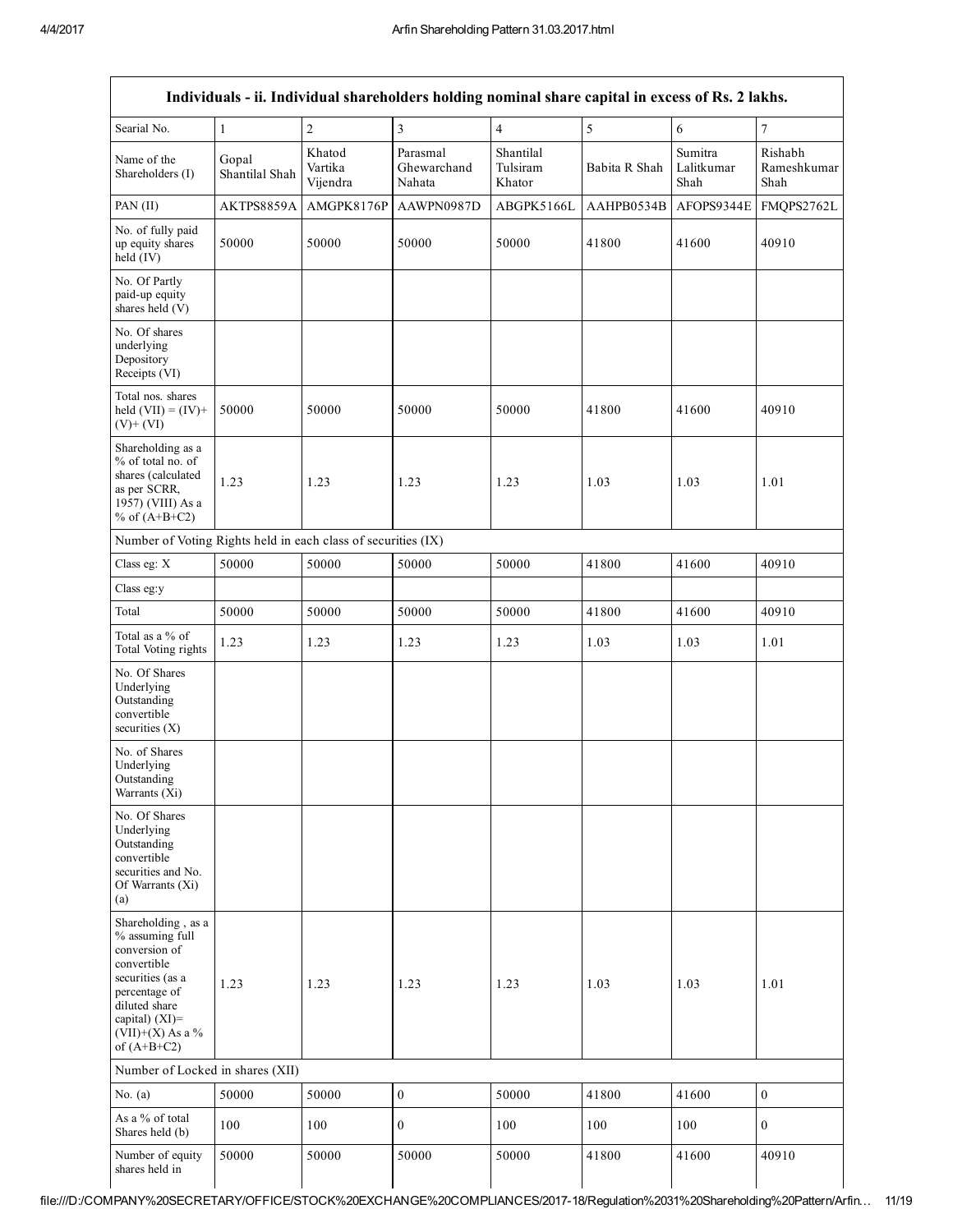| dematerialized<br>form $(XIV)$  |  |  |  |  |  |  |  |  |  |
|---------------------------------|--|--|--|--|--|--|--|--|--|
| Reason for not providing PAN    |  |  |  |  |  |  |  |  |  |
| Reason for not<br>providing PAN |  |  |  |  |  |  |  |  |  |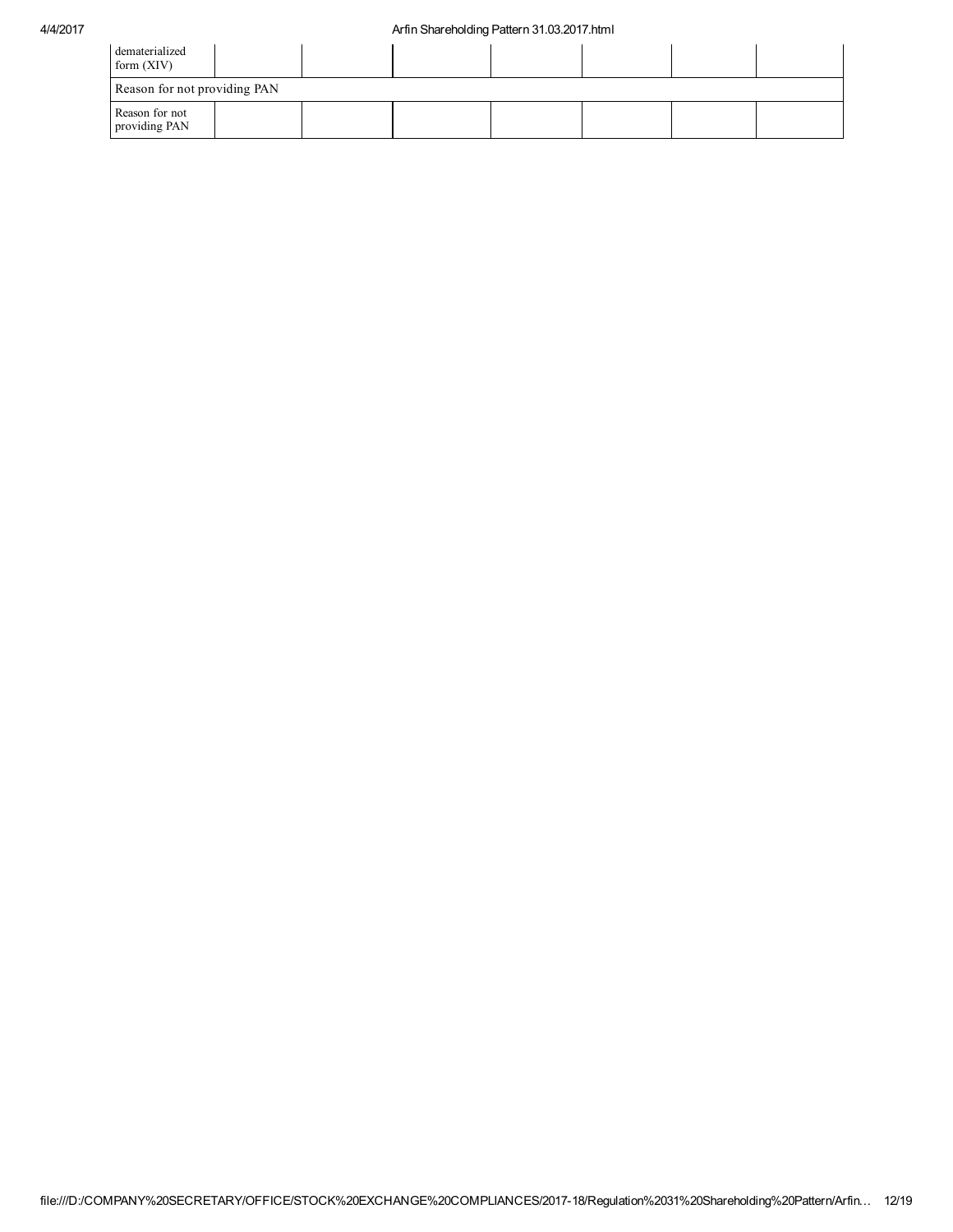|                                                                                                                                                                                      | Individuals - ii. Individual shareholders holding nominal share capital in excess of Rs. 2 lakhs. |
|--------------------------------------------------------------------------------------------------------------------------------------------------------------------------------------|---------------------------------------------------------------------------------------------------|
| Searial No.                                                                                                                                                                          |                                                                                                   |
| Name of the<br>Shareholders (I)                                                                                                                                                      | Click here to go back                                                                             |
| PAN (II)                                                                                                                                                                             | Total                                                                                             |
| No. of fully paid<br>up equity shares<br>$held$ (IV)                                                                                                                                 | 324310                                                                                            |
| No. Of Partly<br>paid-up equity<br>shares held (V)                                                                                                                                   |                                                                                                   |
| No. Of shares<br>underlying<br>Depository<br>Receipts (VI)                                                                                                                           |                                                                                                   |
| Total nos. shares<br>held $(VII) = (IV) +$<br>$(V)$ + $(VI)$                                                                                                                         | 324310                                                                                            |
| Shareholding as a<br>$%$ of total no. of<br>shares (calculated<br>as per SCRR,<br>1957) (VIII) As a<br>% of $(A+B+C2)$                                                               | 8.01                                                                                              |
|                                                                                                                                                                                      | Number of Voting Rights held in each class of securities (IX)                                     |
| Class eg: X                                                                                                                                                                          | 324310                                                                                            |
| Class eg:y                                                                                                                                                                           |                                                                                                   |
| Total                                                                                                                                                                                | 324310                                                                                            |
| Total as a % of<br>Total Voting rights                                                                                                                                               | 8.01                                                                                              |
| No. Of Shares<br>Underlying<br>Outstanding<br>convertible<br>securities $(X)$                                                                                                        |                                                                                                   |
| No. of Shares<br>Underlying<br>Outstanding<br>Warrants (Xi)                                                                                                                          |                                                                                                   |
| No. Of Shares<br>Underlying<br>Outstanding<br>convertible<br>securities and No.<br>Of Warrants (Xi)<br>(a)                                                                           |                                                                                                   |
| Shareholding, as a<br>% assuming full<br>conversion of<br>convertible<br>securities (as a<br>percentage of<br>diluted share<br>capital) (XI)=<br>$(VII)+(X)$ As a %<br>of $(A+B+C2)$ | 8.01                                                                                              |
| Number of Locked in shares (XII)                                                                                                                                                     |                                                                                                   |
| No. $(a)$                                                                                                                                                                            | 233400                                                                                            |
| As a % of total<br>Shares held (b)                                                                                                                                                   | 71.97                                                                                             |
| Number of equity<br>shares held in<br>dematerialized<br>form (XIV)                                                                                                                   | 324310                                                                                            |

# Individuals ii. Individual shareholders holding nominal share capital in excess of Rs. 2 lakhs.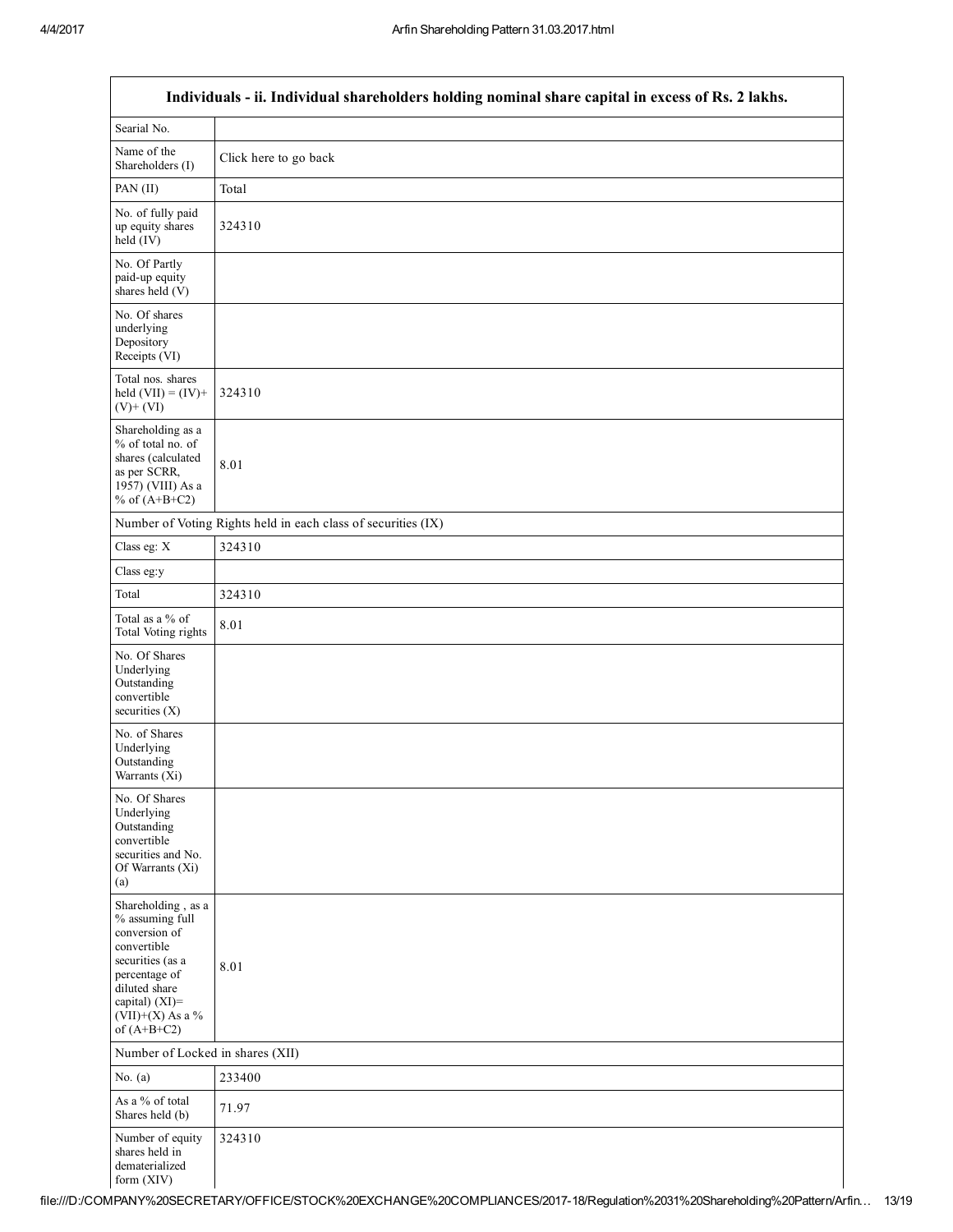| Reason for not providing PAN    |  |  |  |
|---------------------------------|--|--|--|
| Reason for not<br>providing PAN |  |  |  |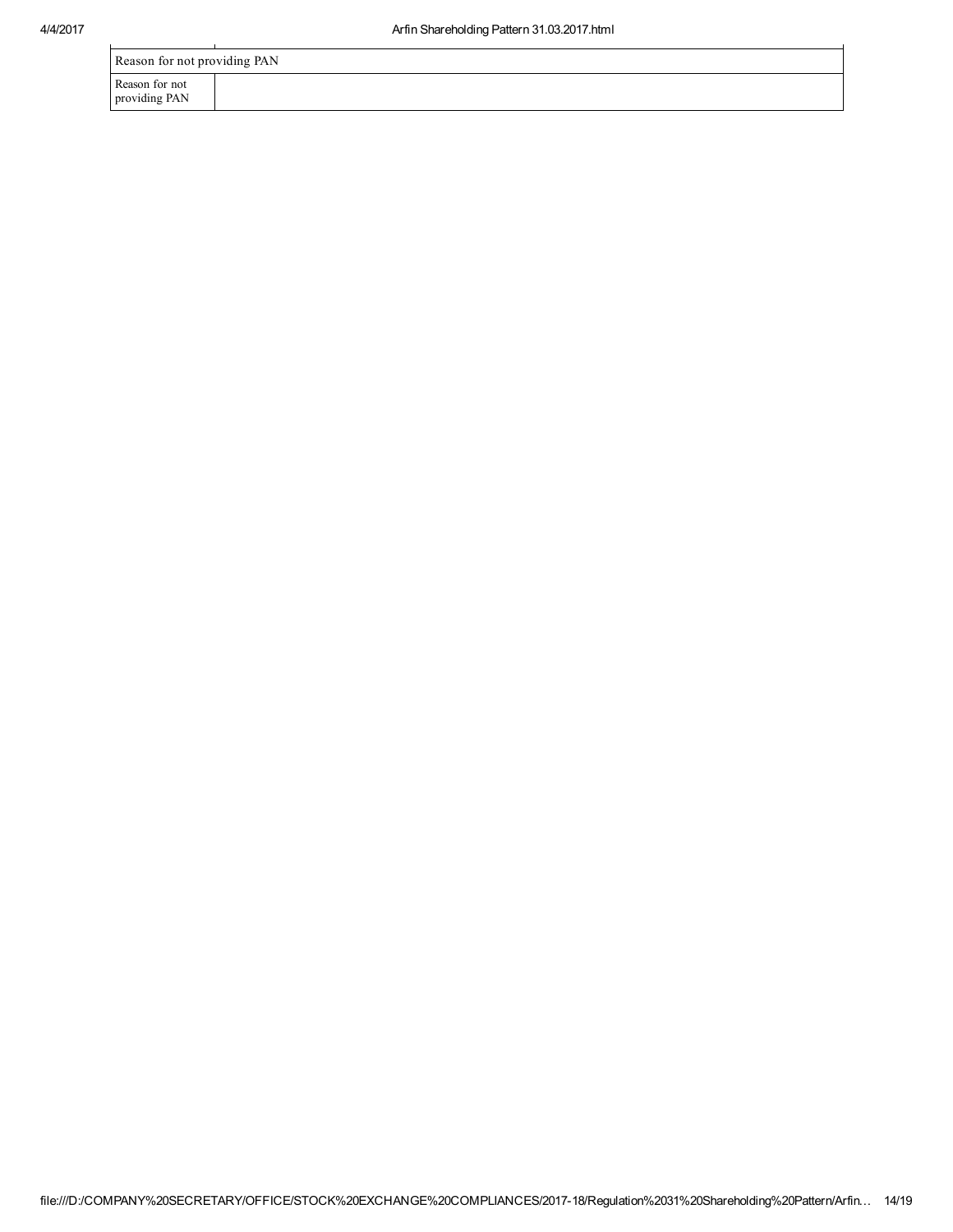| Any Other (specify)                                                                                                                                                                                                         |              |                       |                 |                     |                            |                                           |
|-----------------------------------------------------------------------------------------------------------------------------------------------------------------------------------------------------------------------------|--------------|-----------------------|-----------------|---------------------|----------------------------|-------------------------------------------|
| Searial No.                                                                                                                                                                                                                 | $\mathbf{1}$ | $\overline{2}$        | $\overline{3}$  | $\overline{4}$      | 5                          | 6                                         |
| Category                                                                                                                                                                                                                    | <b>HUF</b>   | $NRI - Non-$<br>Repat | $NRI-$<br>Repat | Clearing<br>Members | <b>Bodies</b><br>Corporate | <b>Bodies Corporate</b>                   |
| Category / More<br>than 1 percentage                                                                                                                                                                                        | Category     | Category              | Category        | Category            | Category                   | More than 1 percentage of<br>shareholding |
| Name of the<br>Shareholders (I)                                                                                                                                                                                             |              |                       |                 |                     |                            | Edelweiss Broking Ltd                     |
| PAN (II)                                                                                                                                                                                                                    |              |                       |                 |                     |                            | AABCE9421H                                |
| No. of the<br>Shareholders (I)                                                                                                                                                                                              | 32           | 32                    | 3               | 14                  | 22                         | $\mathbf{1}$                              |
| No. of fully paid<br>up equity shares<br>held (IV)                                                                                                                                                                          | 24431        | 37905                 | 592             | 7855                | 140768                     | 116578                                    |
| No. Of Partly<br>paid-up equity<br>shares held (V)                                                                                                                                                                          |              |                       |                 |                     |                            |                                           |
| No. Of shares<br>underlying<br>Depository<br>Receipts (VI)                                                                                                                                                                  |              |                       |                 |                     |                            |                                           |
| Total nos. shares<br>held $(VII) = (IV) +$<br>$(V)$ + $(VI)$                                                                                                                                                                | 24431        | 37905                 | 592             | 7855                | 140768                     | 116578                                    |
| Shareholding as a<br>% of total no. of<br>shares (calculated<br>as per SCRR,<br>1957) (VIII) As a<br>% of $(A+B+C2)$                                                                                                        | 0.6          | 0.94                  | 0.01            | 0.19                | 3.47                       | 2.88                                      |
| Number of Voting Rights held in each class of securities (IX)                                                                                                                                                               |              |                       |                 |                     |                            |                                           |
| Class eg: X                                                                                                                                                                                                                 | 24431        | 37905                 | 592             | 7855                | 140768                     | 116578                                    |
| Class eg:y                                                                                                                                                                                                                  |              |                       |                 |                     |                            |                                           |
| Total                                                                                                                                                                                                                       | 24431        | 37905                 | 592             | 7855                | 140768                     | 116578                                    |
| Total as a % of<br>Total Voting rights                                                                                                                                                                                      | 0.6          | 0.94                  | 0.01            | 0.19                | 3.47                       | 2.88                                      |
| No. Of Shares<br>Underlying<br>Outstanding<br>convertible<br>securities $(X)$                                                                                                                                               |              |                       |                 |                     |                            |                                           |
| No. of Shares<br>Underlying<br>Outstanding<br>Warrants (Xi)                                                                                                                                                                 |              |                       |                 |                     |                            |                                           |
| No. Of Shares<br>Underlying<br>Outstanding<br>convertible<br>securities and No.<br>Of Warrants (Xi)<br>(a)                                                                                                                  |              |                       |                 |                     |                            |                                           |
| Shareholding, as a<br>% assuming full<br>conversion of<br>convertible<br>securities (as a<br>percentage of<br>diluted share<br>capital) $(XI)$ =<br>$(VII)+(X)$ As a %<br>of $(A+B+C2)$<br>Number of Locked in shares (XII) | 0.6          | 0.94                  | 0.01            | 0.19                | 3.47                       | 2.88                                      |

file:///D:/COMPANY%20SECRETARY/OFFICE/STOCK%20EXCHANGE%20COMPLIANCES/201718/Regulation%2031%20Shareholding%20Pattern/Arfin… 15/19

┱

┯

٦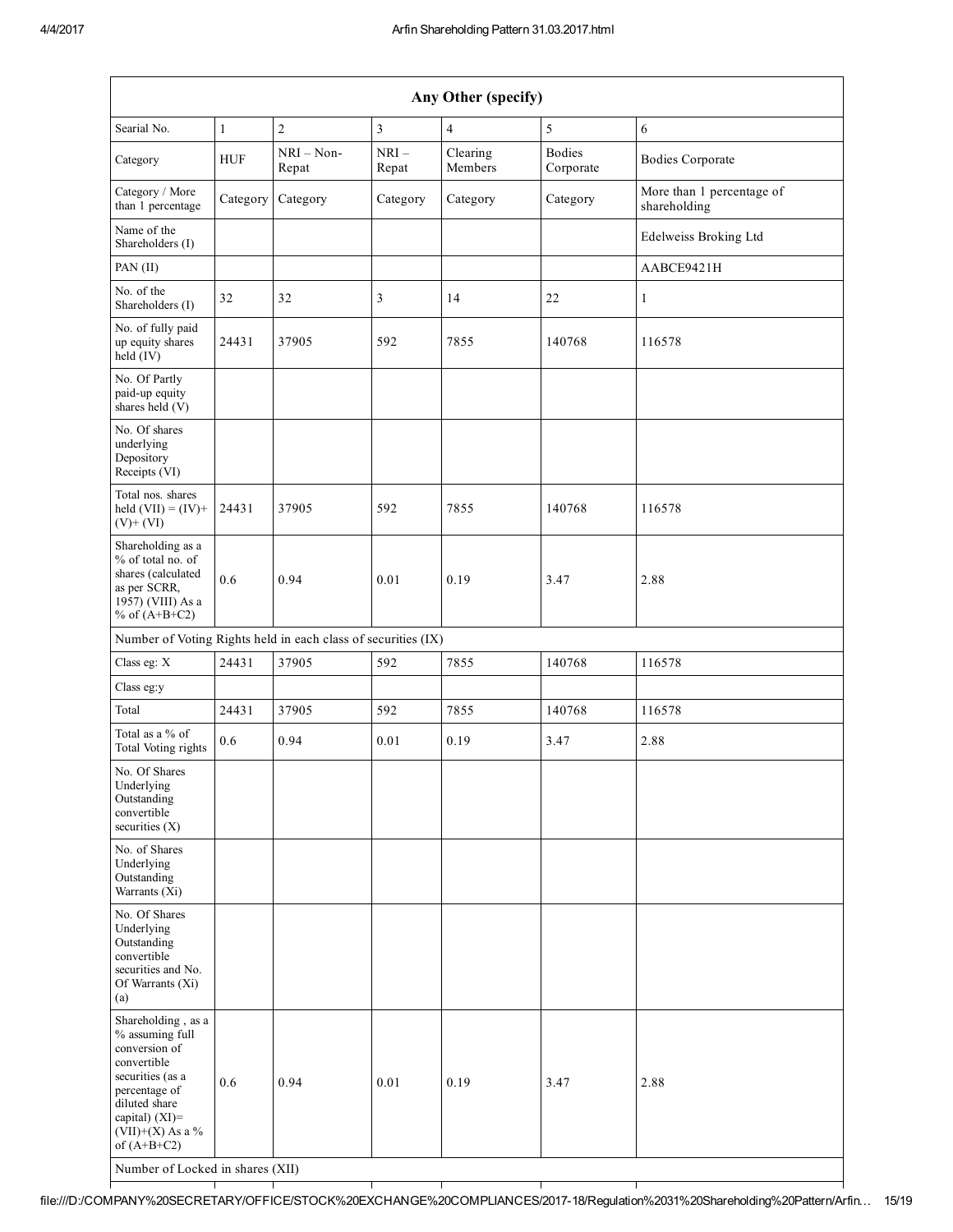### 4/4/2017 Arfin Shareholding Pattern 31.03.2017.html

| No. $(a)$                                                            | $\theta$ | $\Omega$ | $\theta$ | O    | $\overline{0}$ | $\boldsymbol{0}$ |
|----------------------------------------------------------------------|----------|----------|----------|------|----------------|------------------|
| As a % of total<br>Shares held (b)                                   | O        |          | v        |      | $\theta$       | л.               |
| Number of equity<br>shares held in<br>dematerialized<br>form $(XIV)$ | 24431    | 10005    | 592      | 7855 | 138268         | 116578           |
| Reason for not providing PAN                                         |          |          |          |      |                |                  |
| Reason for not<br>providing PAN                                      |          |          |          |      |                |                  |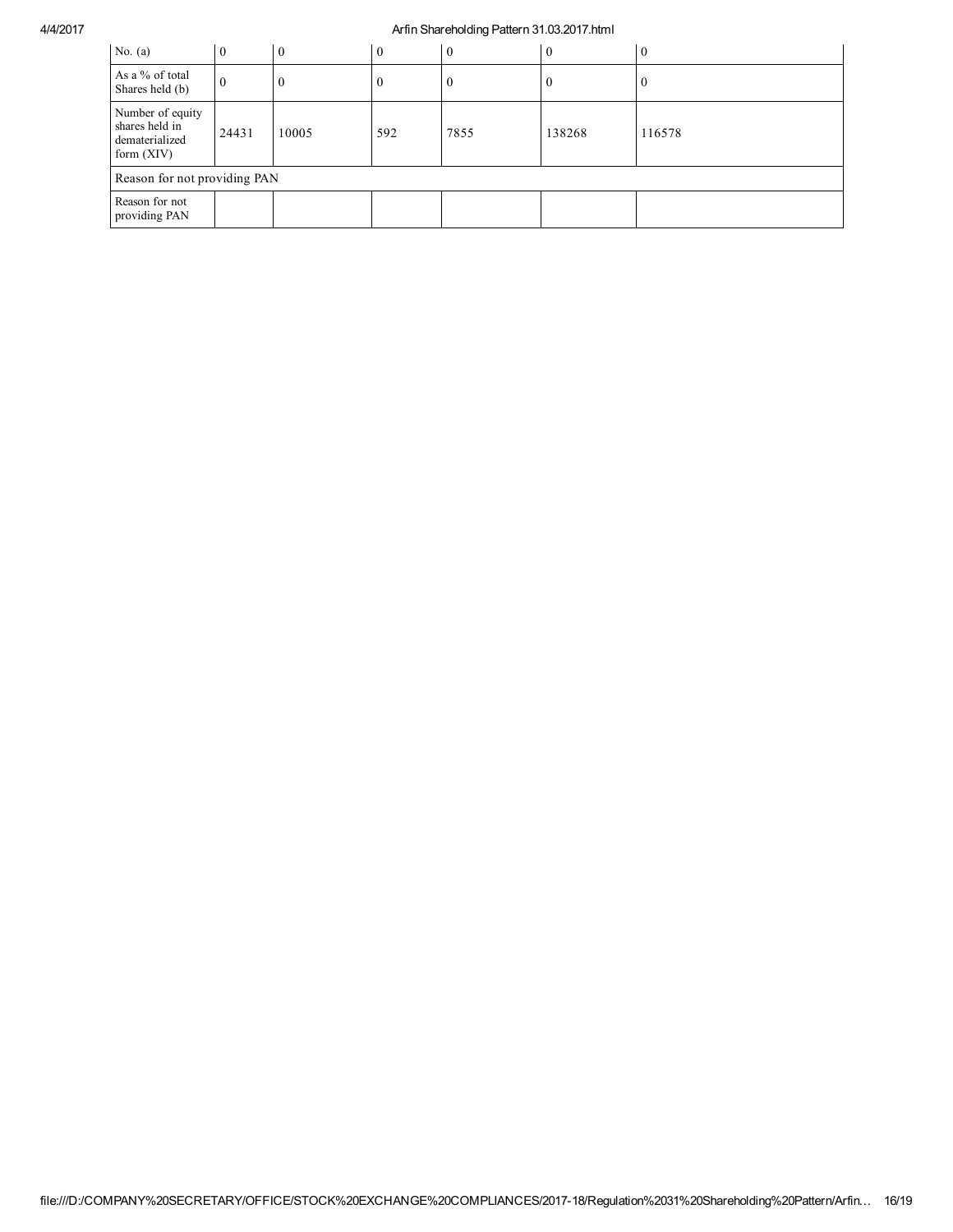| Any Other (specify)                                                                                                                                                                  |                       |  |  |  |  |  |  |
|--------------------------------------------------------------------------------------------------------------------------------------------------------------------------------------|-----------------------|--|--|--|--|--|--|
| Searial No.                                                                                                                                                                          |                       |  |  |  |  |  |  |
| Category                                                                                                                                                                             |                       |  |  |  |  |  |  |
| Category / More<br>than 1 percentage                                                                                                                                                 |                       |  |  |  |  |  |  |
| Name of the<br>Shareholders (I)                                                                                                                                                      | Click here to go back |  |  |  |  |  |  |
| PAN (II)                                                                                                                                                                             | Total                 |  |  |  |  |  |  |
| No. of the<br>Shareholders (I)                                                                                                                                                       | 103                   |  |  |  |  |  |  |
| No. of fully paid<br>up equity shares<br>$held$ (IV)                                                                                                                                 | 211551                |  |  |  |  |  |  |
| No. Of Partly<br>paid-up equity<br>shares held (V)                                                                                                                                   |                       |  |  |  |  |  |  |
| No. Of shares<br>underlying<br>Depository<br>Receipts (VI)                                                                                                                           |                       |  |  |  |  |  |  |
| Total nos. shares<br>held $(VII) = (IV) +$<br>$(V)$ + $(VI)$                                                                                                                         | 211551                |  |  |  |  |  |  |
| Shareholding as a<br>% of total no. of<br>shares (calculated<br>as per SCRR,<br>1957) (VIII) As a<br>% of $(A+B+C2)$                                                                 | 5.21                  |  |  |  |  |  |  |
| Number of Voting Rights held in each class of securities (IX)                                                                                                                        |                       |  |  |  |  |  |  |
| Class eg: X                                                                                                                                                                          | 211551                |  |  |  |  |  |  |
| Class eg:y                                                                                                                                                                           |                       |  |  |  |  |  |  |
| Total                                                                                                                                                                                | 211551                |  |  |  |  |  |  |
| Total as a % of<br>Total Voting rights                                                                                                                                               | 5.21                  |  |  |  |  |  |  |
| No. Of Shares<br>Underlying<br>Outstanding<br>convertible<br>securities $(X)$                                                                                                        |                       |  |  |  |  |  |  |
| No. of Shares<br>Underlying<br>Outstanding<br>Warrants (Xi)                                                                                                                          |                       |  |  |  |  |  |  |
| No. Of Shares<br>Underlying<br>Outstanding<br>convertible<br>securities and No.<br>Of Warrants (Xi)<br>(a)                                                                           |                       |  |  |  |  |  |  |
| Shareholding, as a<br>% assuming full<br>conversion of<br>convertible<br>securities (as a<br>percentage of<br>diluted share<br>capital) (XI)=<br>$(VII)+(X)$ As a %<br>of $(A+B+C2)$ | 5.21                  |  |  |  |  |  |  |
| Number of Locked in shares (XII)                                                                                                                                                     |                       |  |  |  |  |  |  |
| No. $(a)$                                                                                                                                                                            | $\boldsymbol{0}$      |  |  |  |  |  |  |